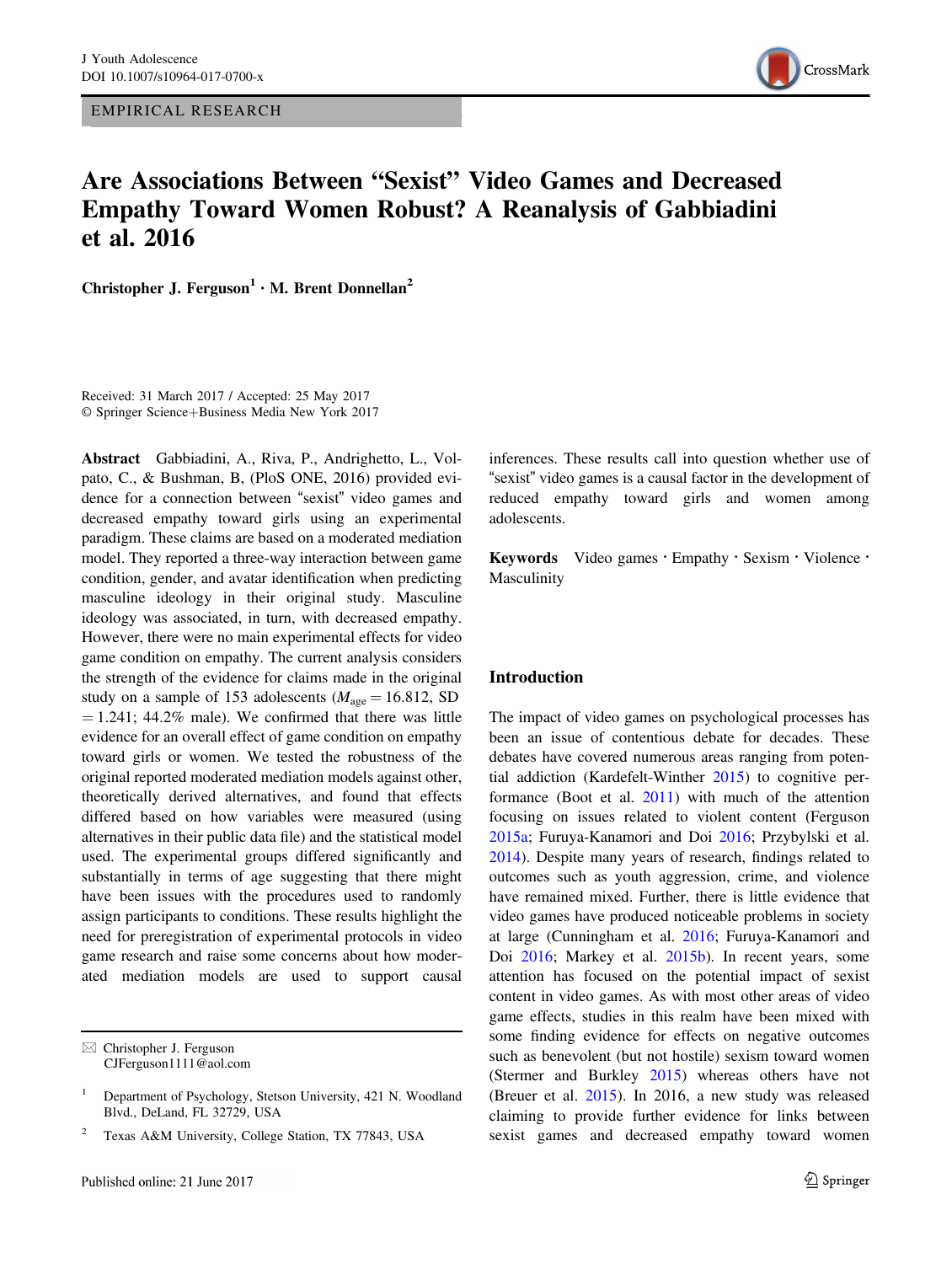(Gabbiadini et al. [2016](#page-12-0)). However, claims made regarding the study quickly proved to be controversial, with some scholars objecting, both on the PloS One comments and in news media coverage, that the data could not support the relatively strong claims found in the press release (e.g., Singal [2016\)](#page-13-0). The current reanalysis of the original dataset further examines whether the data are supportive of strong claims.

## A Developmental Perspective on Empathy

Empathy can be defined as the ability to understand and have sympathy for another's perspective, and reduced empathy is often associated with violations of the rights of others (Jolliffe and Farrington [2004](#page-12-0)). The development of empathy is complex, involving both genetic and some social factors (Espelage et al. [2004\)](#page-12-0). Normal empathy development appears to unfold along a predictable developmental trajectory, with some signs of empathy evident in the earliest development years and increasing through the teen years and then showing a relatively high degree of rank-order stability across development (Knafo et al. [2008](#page-12-0)). Clear relationships between this developmental pattern and environmental factors (e.g., bullying victimization) have sometimes been difficult to establish, with inconsistent results (Williford et al. [2016](#page-13-0)). Genetic influences explain the largest proportion of variance in empathy, with shared environmental influences decreasing across age (Knafo et al. [2008](#page-12-0)). Although it is not unreasonable to hypothesize that exposure to harsh environments might impair empathy development, not all research has supported this claim (e.g., Frodi and Smetana [1984\)](#page-12-0). This is not to rule out the role of parental socialization in empathy development (e.g., Licata et al. [2016](#page-12-0)), it is merely to note that empathy development is complex and follows a pattern similar to other complex phenotypes (i.e., larger shared environmental influences early in development that seem to fade with increasing age). The largest environmental effects seem to be found for proximal (e.g., family) rather than distal (e.g., media) influences.

With these issues in mind, the argument for video game exposure in adolescent years having a strong impact on the development of empathy might be less compelling. The development of empathy is complex and profound behavioral changes from short-term exposure to video games would appear to be unlikely. It would not be unreasonable to suggest that exposure to video games with objectionable content might prime thoughts of empathy, but prior evidence from studies of violent video games have not been encouraging. Overall effects of violent game play on player prosocial behavior and empathy, at least for youth, appears to be minimal (Ferguson [2015a\)](#page-12-0). Some studies have suggested that violent game play can actually prime moral

reflection (Grizzard et al. [2014\)](#page-12-0) or more positive views of those who are different when played cooperatively (Adachi et al. [2016\)](#page-12-0). But there does not appear to be a consistent research base to indicate that playing more aggressive games translates to reduced empathy which manifests meaningfully in the real world.

# Do "Sexist" Games Promote Decrease Empathy Toward Women?

Several factors must be considered to thoroughly evaluate the issue of whether "sexist" games promoted decreased empathy toward women victims of violence in this study. First, researchers need to have an objective understanding of what constitutes a "sexist" game. Second, researchers must understand the theoretical rationale for why sexist games might promote such outcomes. And third, more specifically, researchers and consumers of research need to fully understand the claims made regarding the original Gabbiadini et al. [\(2016](#page-12-0)) and how these relate to the previous two issues. We will consider each of these in turn.

## What is a sexist game?

There is surprisingly little consensus on what defines a "sexist game" in the literature. Sexist content can generally be considered to include content that emphasizes the physical objectification of one gender (typically women), assigning them inferior status to males (Swami et al. [2010\)](#page-13-0). In reviewing the literature, we found that some studies provided examples (ranging from sexualized content through non-sexual "damsel in distress" tropes) but there was no overarching definition. Although we agree that several examples could constitute sexist content, there seemed to be little clarity on how much of such content was required to make a game into a "sexist game". Would a game featuring only male characters (such as many of the military shooters) be sexist? Or would Donkey Kong be considered sexist given the "damsel in distress" trope used as the central plot line? This issue is compounded given that some studies allowed survey participants themselves to decide what a sexist game was, without providing much guidance (e.g., Stermer and Burkley [2015\)](#page-13-0).

In experimental studies, the operational definition of a "sexist" game could reflect the scholars' attitudes toward that game. For instance, Gabbiadini et al. ([2016\)](#page-12-0) used two entries in the Grand Theft Auto (GTA) series (San Andreas and *Vice City*).<sup>1</sup> The choice of these games may have been related to the general controversy generated by the GTA franchise. However, it is crucial to note that the GTA games

 $1$  Both of these games were curiously dated at the time of the study, San Andreas having been released in 2004, Vice City in 2002.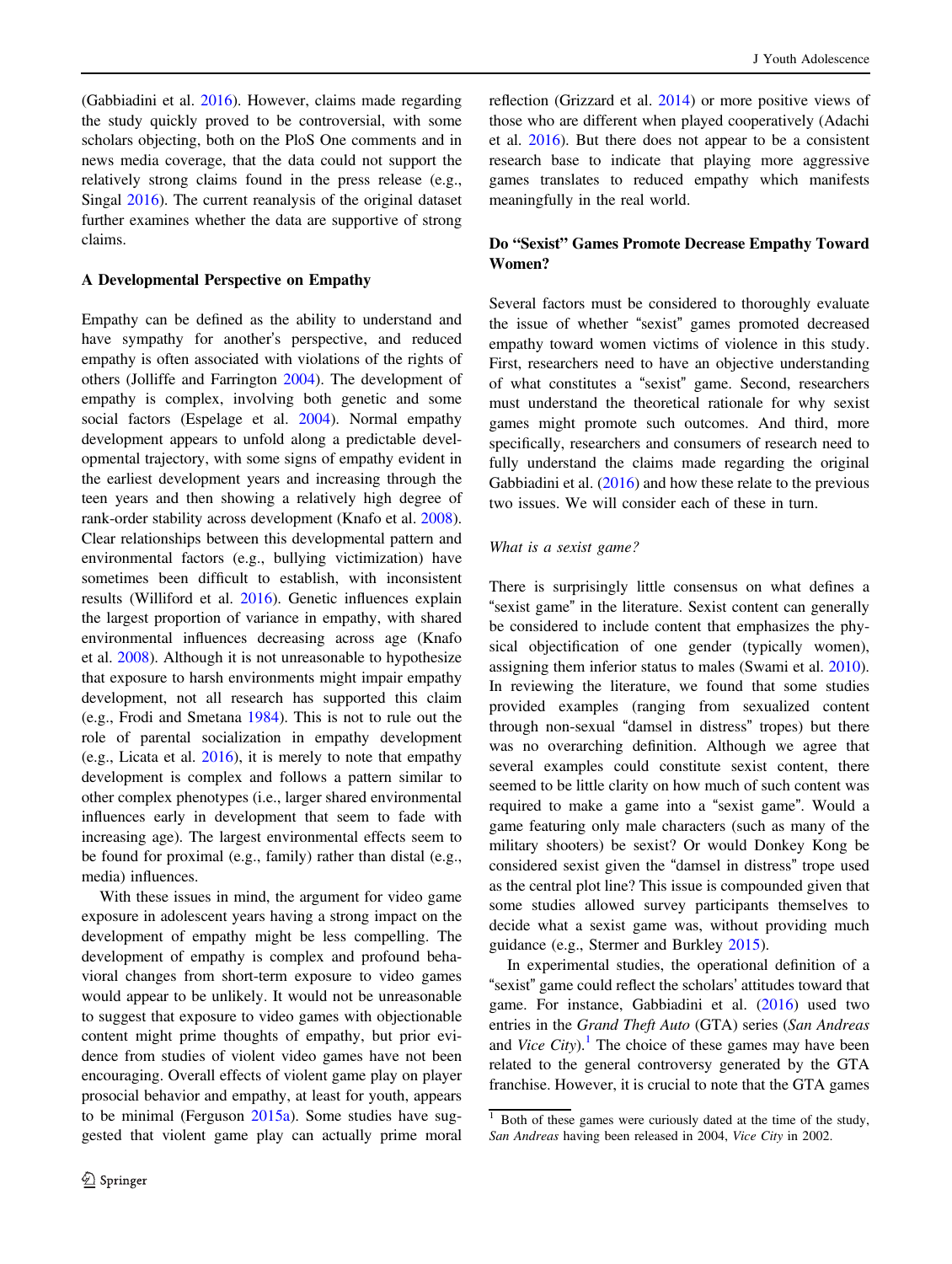<span id="page-2-0"></span>are sandbox games. This means that players have considerable freedom in the game and the more extreme (and headline grabbing) possibilities are not necessarily an integral part of the experience. Thus, although the GTA does, indeed, have the potential to expose gamers to sexist content, the degree of exposure to such content is somewhat dependent on the choices made by specific players. This could be an issue for a dataset such as the current one where it is assumed that players accessed sexist content due to controversies over such content in the game, despite that players may actually have or choose to have only limited exposure to such content during a brief playing session. Accordingly, it may be important to document the integrity of the desired exposure within individual game exposure sessions, although such IV integrity checks are fairly uncommon in the field. Thus, some potential exists for studies, particularly those using games with a sandbox format, to conflate player choices with game experiences and content. The authors noted that the scenes they selected to highlight from the GTA games involved exposure to lap dancers and prostitutes. However, it remains unknown to what degree players remained within these scenes or left to pursue other interests within the game. It is not our intent to be overly critical, but rather to suggest that the degree to which players choose to engage with sexist material may be both more crucial and interesting than randomized exposure conditions themselves. This is particularly true for games such as the GTA series, where players can easily exit areas with sexist content while still remaining within the game.

# Why would sexist games promote decreased empathy toward women?

A second issue involves understanding the theoretical mechanisms by which sexist video games would influence empathy toward women. Most theories that examine this issue tend to focus on cultivation of beliefs (Breuer et al. [2015\)](#page-12-0), or social cognitive and/or objectification models of media effects (Stermer and Burkley [2015](#page-13-0)). Most of these theories work along the line of traditional hypodermic needle model approaches to understanding media effects, which tend to align well with moral concerns about media content (Bowman [2016\)](#page-12-0). Such models generally examine the potential main effects due to exposure to media. Such theories often allow for the potential that some individuals may experience more or less influence due to media. However, at least within the realm of video game effects, some scholars have explicitly claimed that no one is immune to the purported influences of video games. Speaking on the topic in 2014, one of the authors of the Gabbiadini et al. article noted "No one is immune to the effects of violent video games, any more than anyone is immune to the effects of smoking cigarettes" (Savacool

2 Springer

[2014](#page-13-0)). Such comments are not particularly unique to a single article or author (see Markey et al. [2015a](#page-12-0) for discussion) and this level of generalization might not extend to other areas of media effects. Thus, based on such hypodermic needle models of media effects typically used to frame such studies, main effects due to media exposure should be observed.

## Design and Results

An important starting point is to describe the basic design and results of the Gabbiandini study Gabbiadini et al. [\(2016](#page-12-0)). The authors used a final sample of 154 Italian high school students and assigned them to play one of three types of video games—neutral games (either a pinball game or puzzle game), violent games (one of two first person shooters), and violent+sexist games (one of two games in the Grand Theft Auto series). Although the text of the original articles suggested that participants were randomly assigned to condition, it appears that classes rather than individuals were randomly assigned to game conditions. This may not have been problematic except that the result was that younger participants were overrepresented in sexist game conditions, see Table 1.

The cover story was that researchers were testing cognitive abilities to develop a new video game. The students first watched an introductory video about their game and then played for five minutes under supervision so they could learn to play their game. The main phase of the experiment was a 25-min gaming session set on an intermediate level so that the games were not too easy but also not too frustrating. At the conclusion of the gaming session, students completed manipulation checks, measures of avatar identification, masculine beliefs, and empathy. The empathy dependent variable was based on ratings to eight items capturing responses toward a picture of beaten girl. Students were debriefed about 2 weeks later.

The authors found no evidence of main effects for experimental condition on empathy  $(p=.31)$ . There were effects of experimental condition on avatar identification (scores were higher for the violent games compared to the neutral games and violent+sexist games) and masculine beliefs (scores were higher for the violent+sexist games

Table 1 Crosstabs of age by condition

|                    | Age      |    |    |    |    |    |  |
|--------------------|----------|----|----|----|----|----|--|
| Game condition     | 15       | 16 | 17 | 18 | 19 | 20 |  |
| Neutral (control)  | $\theta$ | 15 | 14 | 16 | h  |    |  |
| Violent non-sexist | 0        | 12 | 20 | 13 | 8  |    |  |
| GTA (sexist)       | 22.      | 22 | 3  |    |    |    |  |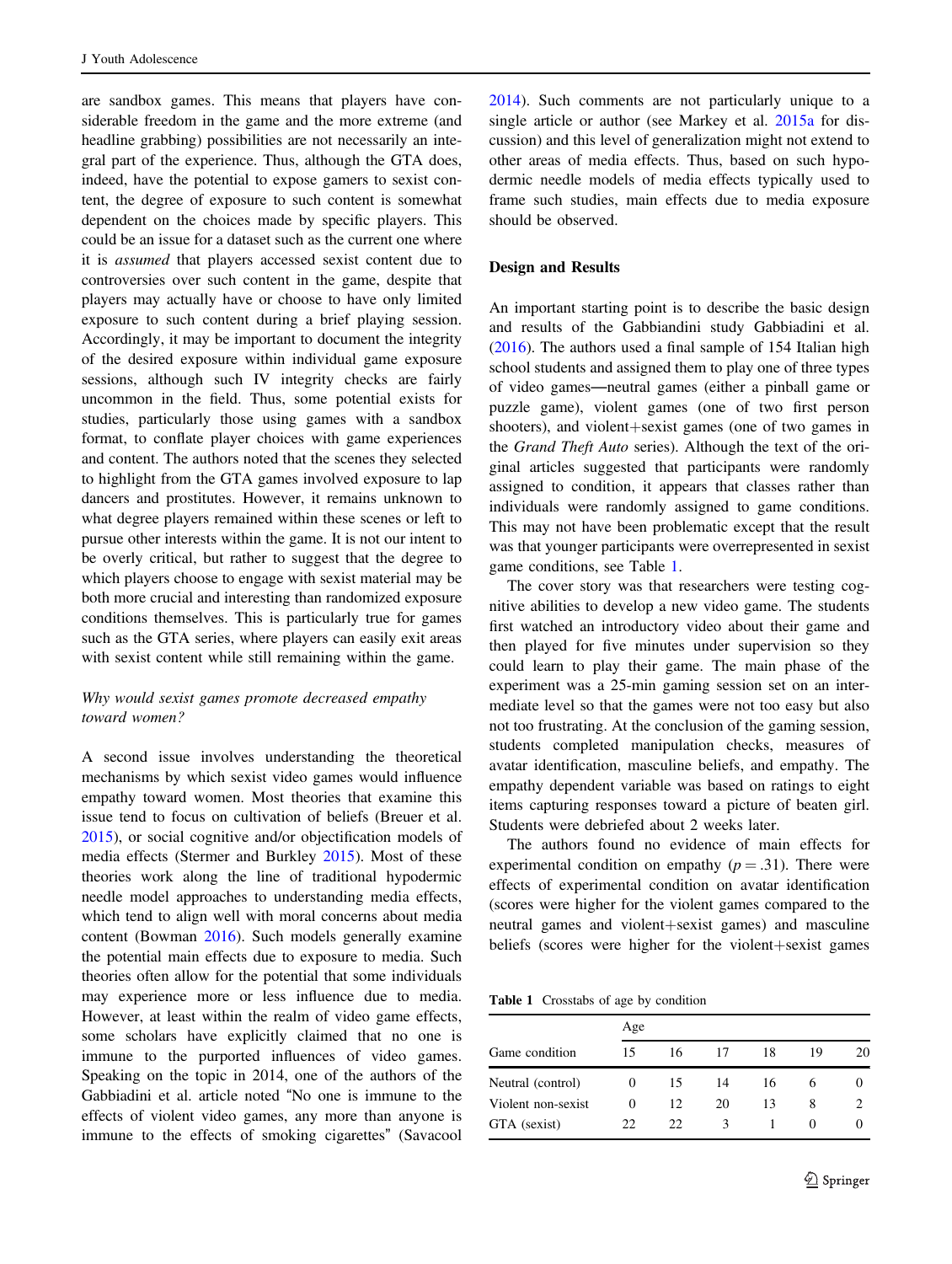compared to the neutral games and violent games) (ps = .003 and .038, respectively). There was evidence for moderated-mediation using a complex analysis. This analysis involved a three-way interaction between avatar identification, gender and game condition on a mediating masculine role norms (MRNI) variable, with MRNI then predicting empathy. The basic finding was that the association between game condition and masculine beliefs was evident for males who scored relatively highly on the identification variable, which served as the first step of the analysis. In the second step, moving from MRNI to empathy, there was an association between masculine beliefs and decreased empathy  $(r = -.348)^2$ . The interpretation was that sexist and violent games were associated with differences in masculine beliefs, but only for males who highly identified with their on-screen avatar. These masculine beliefs were then associated with differences in empathic responding to a picture of a harmed girl.

There also was a main effect for game condition on identification with the avatar (an essential part of the mediation/moderation model ultimately tested); however, the pattern of results was not necessarily straightforward. Avatar identification was highest in the violent games condition. The averages were statistically indistinguishable for the neutral games and violent+sexist games. Thus, there is some indication that games themselves influence avatar identification making the underlying causal model somewhat more complex than what was depicted in their Figure 1. This suggests that the games in the violent condition were potentially more immersive than the games in the other two conditions. This is an interesting observation given that, if one were to argue that more immersive experiences ought to lead to greater effects, it might be expected that less empathy may occur for the violent game group than the sexist game group. However, violent games did not seem to have a causal effect on empathy (and if anything, the average empathy score was actually highest in this condition; see their Table 1).

In addition, the masculine identity variable was negatively associated with reduced empathy across all experimental conditions (e.g.,  $r = -.321$  in the neutral condition,  $n = 51$ ). Thus, it could be the case that the authors inadvertently capitalized on a pre-existing association between individual differences in masculine beliefs and reduced empathy to infer evidence of a causal chain from the experimental manipulation to reduced empathy for highly identified male players.

To test their mediation/moderation model, the authors used the PROCESS package (Hayes [2013\)](#page-12-0), which is an

efficient and easy to use tool for testing moderation/mediation models using commercially available statistical packages like SPSS and SAS. PROCESS is a regression based approach and provides 76 prepackaged model structures that users can use to test a range of path models. The Gabbiadini article presented a mediation/moderation model (Model 11 in PROCESS) by which the association between game condition (coded so that the neutral condition was  $-1$ , violent was 0, and violent+sexist was 1) and masculine identity was moderated by avatar identification and gender (that is, there is a three-way interaction for condition, gender, and identification predicting masculine beliefs). Masculine beliefs then served as the mediator between game condition and empathy toward women. Put more simply, the authors tested whether an interaction between game condition, gender and avatar identification influenced MRNI and whether MRNI, in turn, influenced empathy scores.

This multi-part mediation/moderation model was fairly complex and was just one of multiple PROCESS models that might have been tested with the same data. It is difficult to know whether this was an explicitly confirmatory study or whether particular analytic choices were dependent on the data (i.e., the garden of forking paths; see Gelman and Loken [2013](#page-12-0)). To be clear, we are no way accusing the original authors of any wrong-doing with this suggestion, nor is this type of issue with mediation/moderation analyses unique to the Gabbiadini et al. article. Rather, we are simply raising the possibility that alternative analytic approaches may yield different results. Accordingly, our goal is to test alternative models and evaluate the sensitivity of the results when using different analytic approaches and different measures of the core constructs (available in their dataset). This is important given the accumulating evidence of difficulty replicating some research finding in psychology (Nosek et al. [2012](#page-13-0)).

# The Current Study

The current study is a reanalysis of Gabbiadini et al. [\(2016](#page-12-0)) using the original dataset. The intent of this reanalysis is to examine the robustness of the claims about media effects made in light of the effects that would be expected by theory and concerns about the robustness of a three-wayinteraction mediation/moderation model. In our reanalysis, we examine the original data analysis, but also consider multiple other PROCESS models that would have been theoretically defensible. Our interest is in examining whether the results reported by Gabbiadini et al. may have been an unintentional artifact of a particular, complex analytic model, or whether these results are robust across multiple reasonable analytic models.

<sup>&</sup>lt;sup>2</sup> This was consistent across conditions: Neutral games  $r = -.321$  $(n = 51)$ ; Violent games  $r = -.299$   $(n = 55)$ ; Sexist games  $r = -.429$  $(n = 48)$ .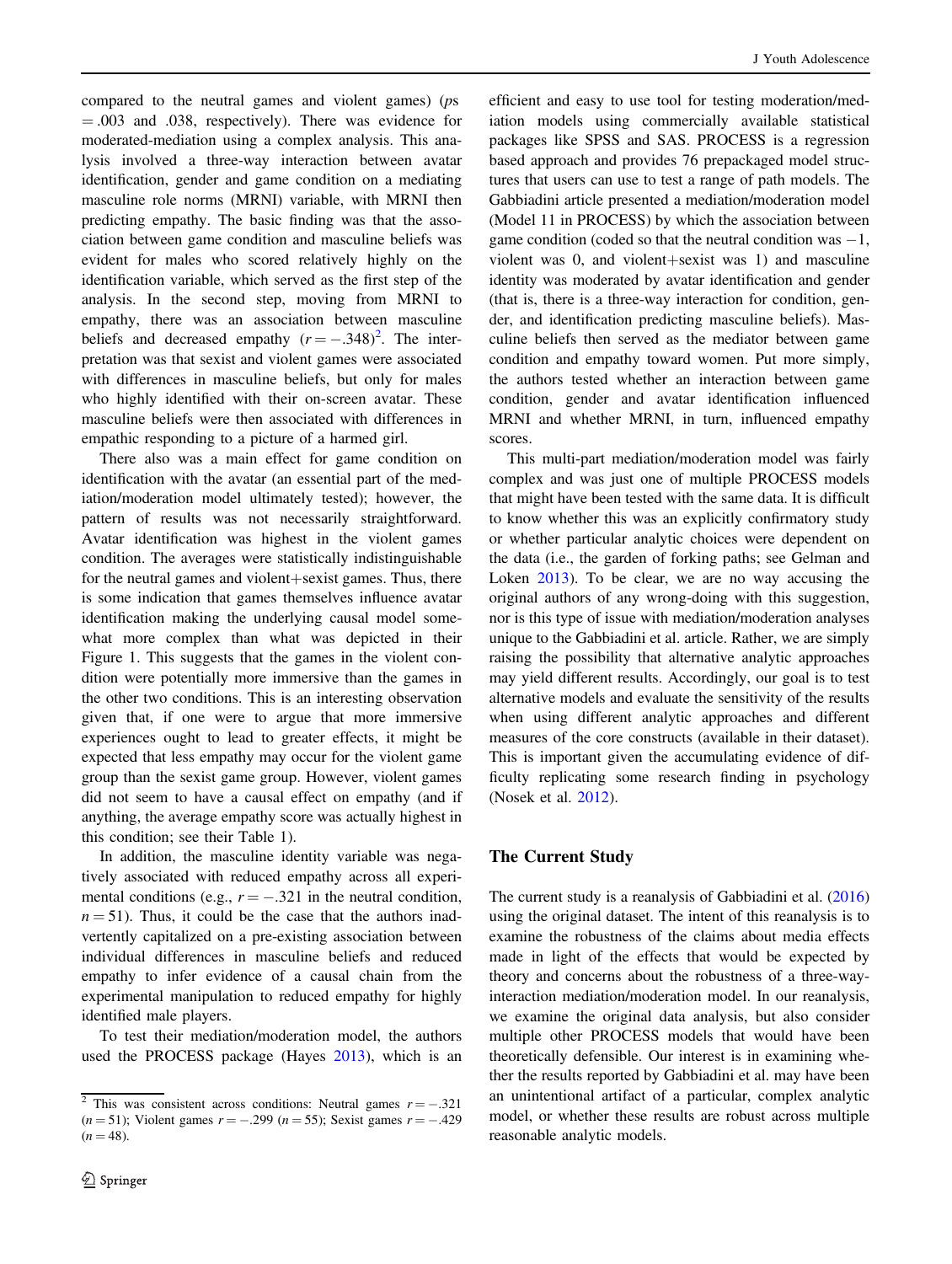<span id="page-4-0"></span>As detailed in the Method section, we noticed that the Gabbiadini et al. ([2016\)](#page-12-0) dataset generated some puzzling results including an apparent failure of the randomization process. An explanation for this was not immediately clear from the original article, but the authors, in a subsequent comment on the PLoS One site, acknowledged that randomization occurred at the level of classes, not individuals. This resulted in age being conflated with experimental group condition. We are grateful to the authors for this clarification. We acknowledge upfront that we are not merely reanalyzing an existing dataset to highlight how different conclusions might be drawn from the same data. We are also attempting to draw attention to concerns with the dataset itself and to highlight the reality that analytic flexibility may increase the chances to Type I errors. This is instructive both with respect to this study but other similar kinds of studies.

Drawing focus to these issues is important given the attention generated by this article. We believe the evidence for the claims advanced in the original article is weaker than it appears. This is important information for researchers interested in youth development who may wish to build on the original study. In addition, we provide some clear recommendations that could have obviated some of the concerns we raise in this report such as pre-registering experiments and data analytic plans. These procedures may help increase confidence in published results. Illustrating these issues in the context of an existing dataset can prove instructive to other researchers and to consumers of research studies such as journalists who should have a stake in critically evaluating studies for widespread consumption.

#### Method

## Data Acquisition

The original Gabbiadini et al. [\(2016](#page-12-0)) manuscript was published in the journal PloS ONE, which requires open data sharing. Thus, the original database was downloaded so we could attempt to reproduce the original results. One covariate (frequency of play) was missing from the dataset. This was graciously provided by the lead author of the original study upon request. Using that dataset we were able to reproduce the main findings (e.g., we could exactly reproduce the correlation matrix reported in their Table 2).

However, during our examination of the dataset, it appeared that several variables were potentially miscalculated or were calculated in ways that were not well explained in the original manuscript. During personal communication with the lead author, rationales for some of these decisions were provided. In some cases we decided to retain the original scales calculated by Gabbiadini et al. [\(2016](#page-12-0)) and in others believed it was more valid to recalculate full scale scores without excluding items as Gabbiadini et al. had done. Where our variables differ from the original variables we explain below (also see Table 2). When we calculated variables, the key dependent variables were based on taking the average of all available responses to each scale. Highly similar results are obtained using the sums.

#### Participants and Procedure

The original report described the participants as 154 Italian high school students (44.2% male, mean age  $= 16.812$ , SD  $= 1.241$ , 1 missing gender). One participant did not have empathy data and was excluded from our analyses. The original article reports that the sample was 43.4% male. Participants were assigned to play either a sexist game (GTA: San Andreas; GTA Vice City) a non-sexist violent game (Half-Life 1; Half Life 2) or a non-violent game (Dream Pinball 3D; Q.U.B.E. 2). We note that the nonviolent games do not appear to be as carefully matched to the other conditions as would have been ideal, which is a common issue in this field (see Adachi and Willoughby [2011](#page-12-0).) In an ideal circumstance, games should differ only on the variable of interest (i.e. sexist content) not on other variables (e.g., frustration, competition, presence or absence of human characters). We recognize that full equivalence between game conditions is difficult to achieve but, in this case, the non-violent games in particular appear to be different in content than either violent or sexist games. The order of the subsequent empathy, MRNI and avatar ID measurements was not specified in the original manuscript.

Table 2 Scales differences between gabbiadini et al. and current reanalysis

| Scale                        | Change from Gabbiadini et al.                                                                                                                                                                                                         |
|------------------------------|---------------------------------------------------------------------------------------------------------------------------------------------------------------------------------------------------------------------------------------|
| Empathy                      | Recalculated including one potentially dropped item                                                                                                                                                                                   |
| MRNI                         | Recalculated with full 15 items available rather than 12 items reported in Gabbiadini<br>et al.                                                                                                                                       |
| <b>Avatar Identification</b> | Retained original "embodied presence" scale used in Gabbiadini et al. but also<br>analyzed results using the "wishful identification" and "character empathy" scales<br>included in the dataset but not reported in Gabbiadini et al. |

MRNI masculine role norms inventory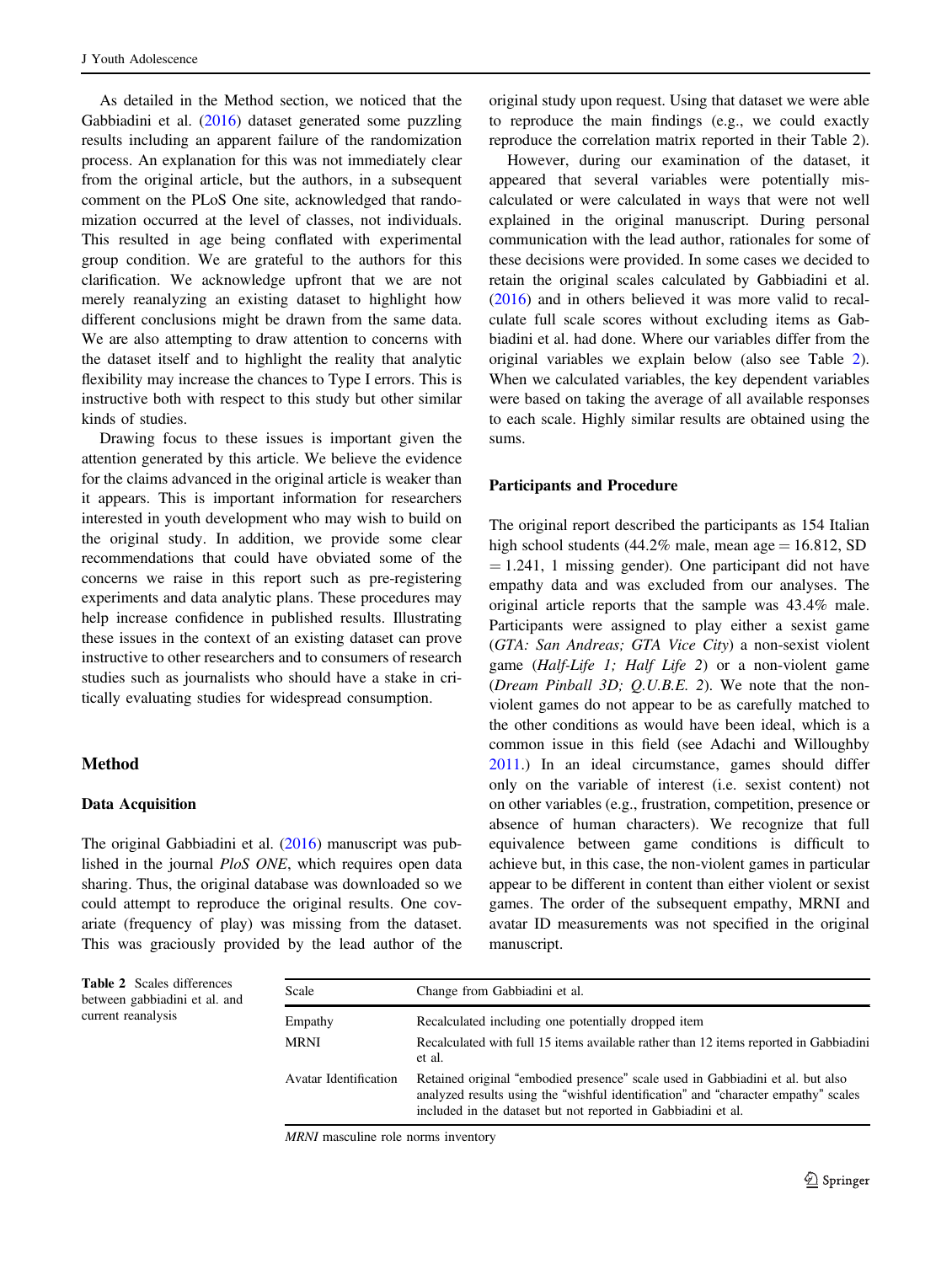#### Materials

# Empathy

The main outcome variable was a scale score related to how empathic participants felt toward a picture of an adolescent girl who had been attacked by a boy. The scale score consisted of 8-items with a coefficient alpha of .83. In examining this scale score, it appeared that one item (affettuosita) had been dropped from the calculation of the empathy variable used in the published report. We recalculated the empathy variable by taking the mean response to all eight items and this variable was strongly correlated with the original scale in the data file (labelled emp\_scal in original file:  $r = .985$ ).

#### Masculine beliefs

To consider the possible mediator variable, masculine beliefs, Gabbiadini et al. [\(2016](#page-12-0)) used 12 items from the Male Role Norms Inventory (MRNI; Levant et al. [2010](#page-12-0)). The MRNI has 39 items and there is a short form with 21 items. The MRNI is typically considered to assess 7 correlated beliefs about masculinity such as self-reliance, the important of sex, toughness, and restrictive emotionality. 12 items were selected to operationalize masculine beliefs for the Gabbiadini et al. study. However, the original Gabbiadini et al. ([2016\)](#page-12-0) database has 15 items though 3 had been dropped from the final scale score<sup>3</sup>. We recalculated the MRNI from the full 15 items (alpha  $= .789$ ) which was strongly correlated with the reported 12-item scale (labelled mas\_beli in original file:  $r = .968$ ). The three missing items appeared to be those related to mechanical self-reliance (e.g., "A man should know how to repair his car if it should break down"; Levant et al. [2010\)](#page-12-0).

#### Avatar identification

The authors used a 6-item "embodied presence" scale to measure avatar identification developed from a scale used by Van Looy et al. ([2012](#page-13-0)). However, unreported in the original article, was the fact that this was one of 3 identification subscales collected by the authors (the other two being wishful identification and character empathy, although Van Looy et al. used different terms for these scales, see below). In personal communication, the lead author explained that

the embodied presence variable best exemplified the degree to which someone personally felt they were the character in the game (sample items from Van Looy et al. [2012](#page-13-0) include "I feel like I am inside my character when playing" and "In the game, it is as if I act directly through my character"). We accepted this explanation and retained the original avatar identification (embodied presence) variable (alpha  $= .917$ ; labelled avatarID in the original file). The internal consistency estimate for the five-item wishful identification subscale was .672 which makes its exclusion potentially reasonable (items from Van Looy et al. include "If I could become like my character, I would" and "My character is a better me"). The reliability of the four-item character empathy subscale (alpha  $= .801$ ) appeared to be reasonably high, so this subscale was also calculated. Nonetheless, it is unclear what content is captured by this variable as Van Looy et al. [\(2012\)](#page-13-0) describe a six-item similarity identification variable (sample items "My character is an extension of myself" and "I identify with my character) rather than a character empathy scale per se. Why two items were discarded from the original Van Looy et al. scale was not detailed in the original article.

Embodied presence was correlated with wishful identification  $(r = .473)$  and character empathy  $(r = .360)$ . Wishful identification was also correlated with character empathy  $(r = .434)$ . As we found no difficulties with the original calculation of the Avatar identification scale, the original reported in the data set were used in our analyses.

# Covariates

In the original study, manipulation check items for violence ratings and how frequently participants had already played the game differed by condition and were used as covariates. These were retained in the current reanalysis.

# Age

During our reanalysis we found that the groups unexpectedly different significantly in the age of participants  $[F(2,$  $151$ ) = 51.480.  $p < .001$ <sup>4</sup>. Participants in the "sexist" game group were significantly younger ( $M = 15.646$ , SD = 0.699,  $n = 48$ ) than in either the neutral group ( $M = 17.255$ , SD = 1.017,  $n = 51$ ,  $d = -1.844$ ) or violent game group ( $M =$ 17.418, SD = 1.100,  $n = 55$ ,  $d = -1.923$ ). Age was used as a covariate in several subsequent analyses. Participant age was also used as a covariate in the original article.

<sup>&</sup>lt;sup>3</sup> During personal communication Dr. Gabbiadini explained that many items for the MRNI were not used because they used language better fit for adults than adolescents or contained language the schools considered explicit. Dr. Gabbiadini also suggested that they may have eliminated the other 3 items that were in the dataset for the same reason. We accepted this explanation as reasonable for using a reduced set of items in the original survey. However, we were not convinced that this logic applied to any decision to drop 3-items from the scale after the data had been collected.

<sup>&</sup>lt;sup>4</sup> An examination of crosstabs revealed that all 15-year olds  $(n = 22)$ were in the GTA condition. Few participants from ages  $17-20$  ( $n = 4$ ) were in the GTA condition. This grouping of younger participants into the GTA condition appears to be difficult to explain through random assignment of individuals to condition. This result is presented in Table [1.](#page-2-0) It should have also been noted in the original report given the strong negative correlation between condition in age in their Table 2  $(i.e., r = -.521, n = 155).$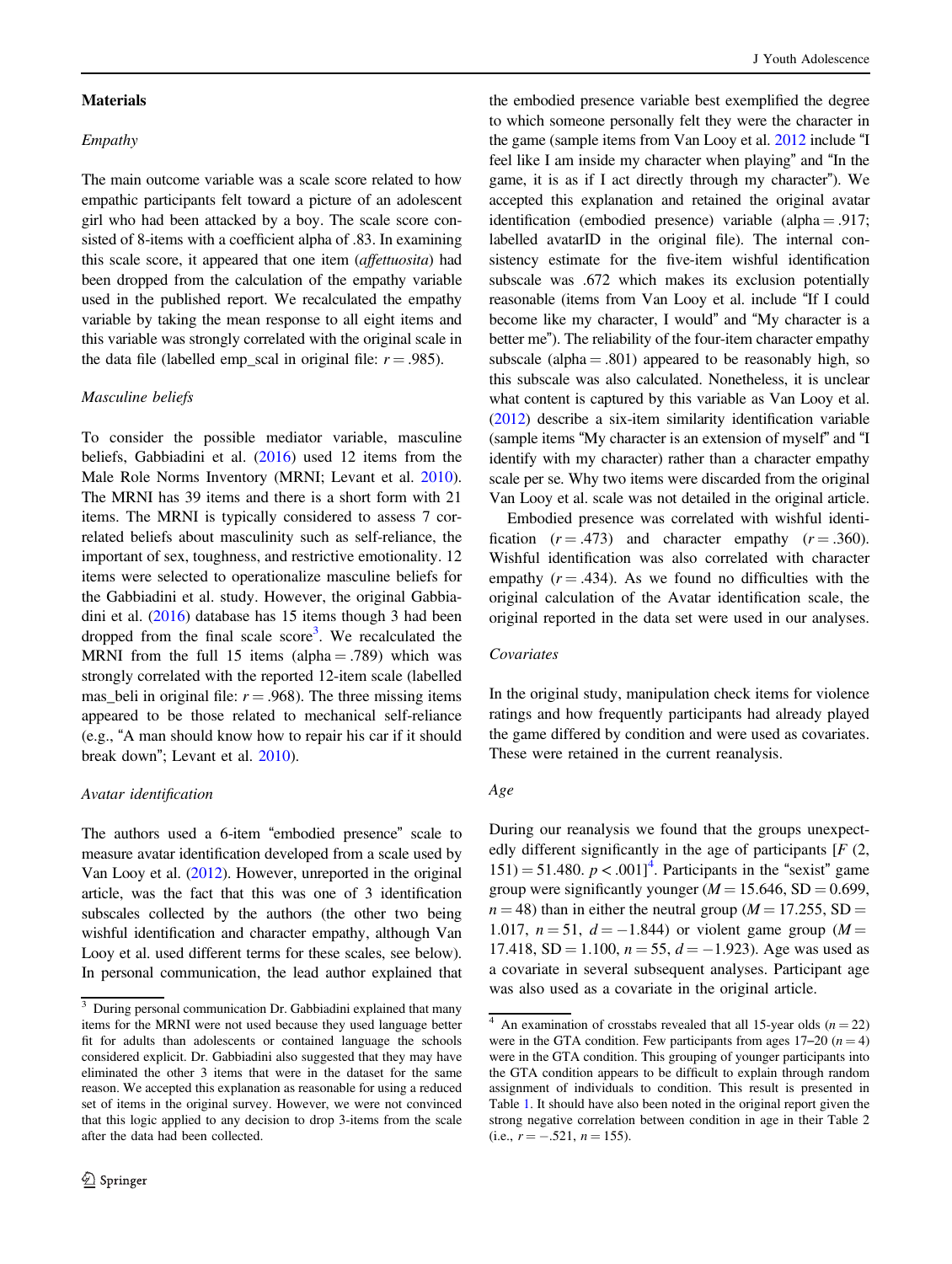#### Results

Our analytic strategy is that of a robustness analysis. Given current concerns about researcher degrees of freedom (Simmons et al. [2011\)](#page-13-0) which can create unintended false positives due to specific analytic choices that can be dependent on the data, it can be useful to conduct robustness analyses for potential statistical artifacts (Barone et al. [1997\)](#page-12-0). Given that experimenters are presented with an array of potential analytic tools, it is possible that certain analyses may produce biased results that are idiosyncratic to a specific operationalization. When results are robust, the same findings should emerge across the majority of different (but nonetheless reasonable) ways of testing an idea. When results are robust across methods, researchers can have increased confidence in results. If a result is specific to a single approach in cases where other methods would have been theoretical defensible, confidence in the outcome may be reduced. With this in mind, we evaluated the robustness of the original results across several different approaches.

#### Main Analyses

Note that results are reported here for scales constructed via mean scores. From prior theories on video game effects, we should expect to see a mean difference in empathy toward women in the sexist video game condition compared to the other conditions. This was first assessed using a traditional ANOVA and there was no indication of main effect of video game condition on empathy toward women  $[F (2, 151) =$ 0.881,  $p = .417$ , partial  $\eta^2 = .012$ . More crucially, the mean empathy rating from the sexist game group  $(M = 4.943; SD)$  $= 1.155$ ,  $n = 48$ ) did not visibly differ from the neutral game group  $(M = 4.901$ ; SD = 0.966,  $n = 51$ ). Empathy toward women was slightly higher ( $M = 5.142$ ; SD = 0.890,  $n = 55$ ) in the violent game group, although not significantly so. We then conducted an ANCOVA (gender, age, violence ratings, and frequency as covariates). Results indicated no main effect of video game condition on empathy toward women [F (2, 144) = 1.880,  $p = .156$ , partial  $\eta^2 = .025$ ]. These analyses reproduced the findings reported in the article.

The ANOVA for masculine beliefs calculated with all 15 items was statistically significant  $[F (2, 151) = 3.088,$  $p = .049$  partial  $\eta^2 = .039$ <sup>5</sup>. Means for the MRNI were higher in the sexist game condition ( $M = 3.323$ ; SD = 0.800,  $n = 48$ ) than the violent condition ( $M = 3.103$ ; SD = 0.708,  $n = 55$ ) or neutral condition ( $M = 2.970$ ; SD = 0.630,  $n =$ 51). The ANCOVA controlling for gender, age, violence ratings, and frequency) indicated a significant game condition effect [F (2, 144) = 3.588,  $p = .030$ , partial  $\eta^2 = .047$ ]. Null hypothesis testing results that are barely significant (i.e., when the *p*-value is close to .05), can be difficult to interpret, potentially resulting in overinterpretation of "statistically significant" results that are, in fact, relatively weak support for the underlying hypotheses. Bayes Factor Analysis can provide insights regarding the strength of the evidence for a given hypothesis compared to an alternative hypothesis (typically the null in many analyses). Bayes Factor analysis of contrasts between the sexist and neutral condition suggested that the difference is indeterminate, neither definitely supporting the null or alternative hypothesis ( $BF = 1.77$ , slightly in favor of the alternative hypothesis). Bayes Factor analysis of contrasts between the sexist and violent condition likewise suggested that the difference is indeterminate, neither definitely supporting the null or alternative hypothesis  $(BF = 1.79$ , slightly favoring the null hypothesis). One interesting issue is that the frequency of playing particular games was correlated with masculine beliefs  $(r = .226, ...)$  $p < .01$ ,  $n = 154$ ). This correlation was similar across conditions albeit not always statistically significant (Control:  $r = .182$ ,  $p = .202$ ,  $n = 51$ ; Violent:  $r = .275$ ,  $p < .05$ ,  $n = 55$ ; Violent+Sexist:  $r = .149$ ,  $p = .312$ ,  $n = 48$ ).

The patterns of results with the covariates as opposed to without the covariates led us to dig deeper and re-examine the covariates, eliminating them one by one. One possible concern is that the presence or absence of a particular covariate might produce  $p < .05$  results that are not observed across other more parsimonious analyses. In most cases, eliminating the covariate did not change the outcome when considering statistical significance. However, removing the violence ratings provided by participants as a covariate resulted in a nonsignificant outcome for game condition on masculine beliefs [F (2, 147) = 1.358,  $p = .260$ , partial  $\eta^2 = .018$ ]. We are uncertain why the presence of the violence rating covariate may have created this effect from a theoretical perspective. Moreover, this rating was intended to serve as a manipulation check (see page 5 of the original) so it unclear whether it is appropriate to include as a covariate. It is also the case that violence ratings are negatively correlated with age  $(r =$  $-0.238$ ,  $p < 0.01$ ,  $n = 152$ ) in the whole sample given the apparent failure to successful randomize participants to condition (Control:  $r = .107$ ,  $p = .458$ ,  $n = 50$ ; Violent:  $r = .227$ ,  $p = .095$ ,  $n = 55$ ; Violent+Sexist:  $r = .244$ , p  $= .098$ ,  $n = 47$ ). Indeed, there was an overall effect of condition on age  $[F = 178.373, df = 2, 149, partial \eta^2 = .705]$ .

For the avatar identification construct, the embodied presence variable showed a significant game condition effect was found for both the ANOVA  $[F (2, 151) = 5.901$ ,

 $5$  We noticed that one participant (ID# 108) was excluded from these analyses, likely because empathy data was missing for this participant. However, as the empathy data were not necessary for this particular analyses, we also conducted an analysis with #108 included. When this participant was included in the analysis the, results were not statistically significant  $[F (2, 152) = 2.573, p = .080]$  Thus, the outcome of this analysis in terms of statistical significance hinges on the presence or absence of a single participant.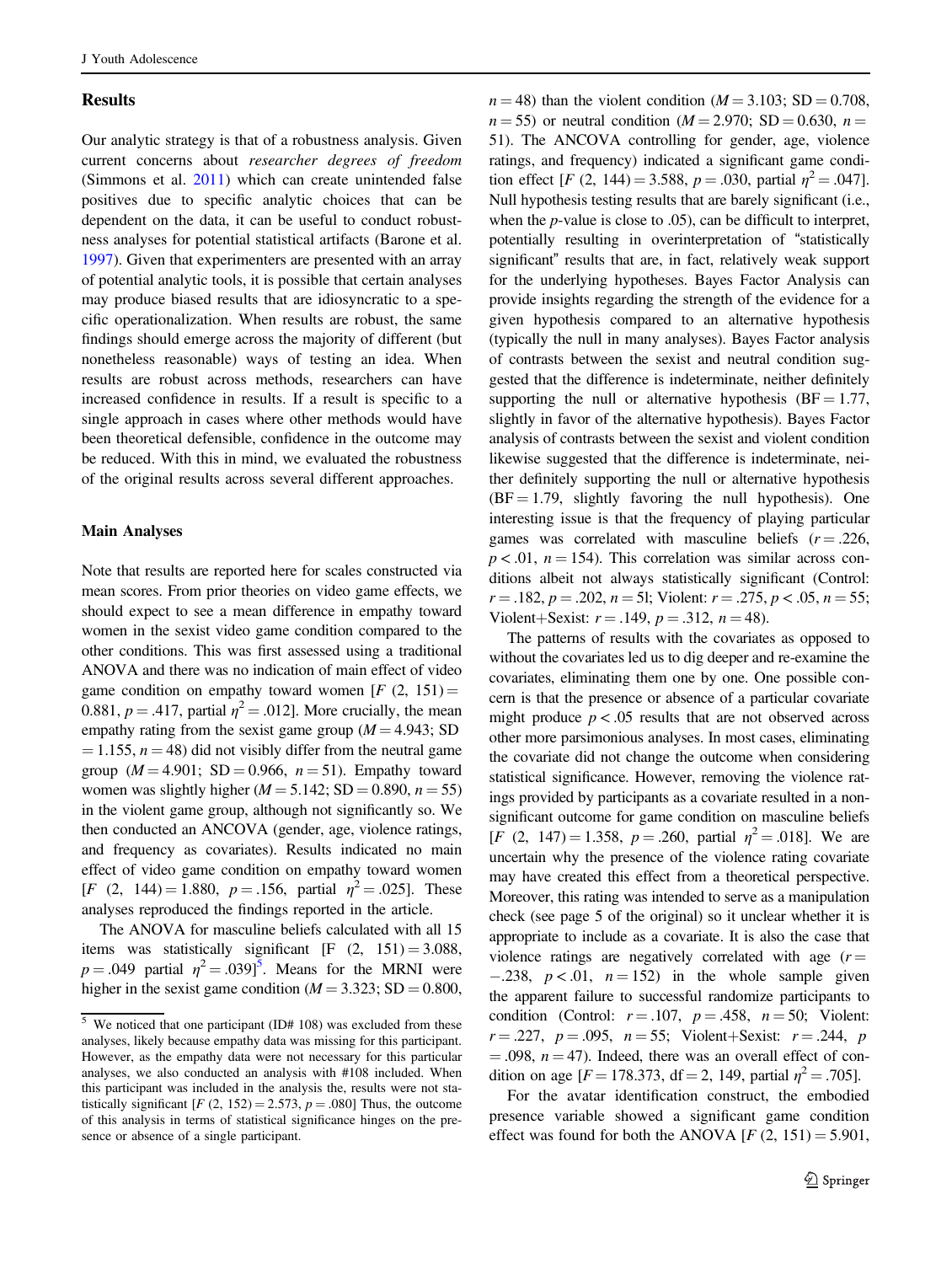$p < .01$ , partial  $\eta^2 = .072$ ] and ANCOVA [F (2, 144) = 6.989,  $p < .01$  partial  $\eta^2 = .088$ ]. Unexpectedly, embodied presence was highest among the violent game condition group ( $M = 4.761$ ; SD = 1.212,  $n = 55$ ) compared to either the sexist game group ( $M = 4.122$ ; SD = 1.190,  $n = 48$ ) or neutral group  $(M = 3.902; SD = 1.585, n = 51)$  when looking at the means from the ANOVA. This association is not readily detectable from Table [2](#page-4-0) in the original given how the game video variable was coded (i.e., as a single linear 1, 0, −1 variable for sexist, violent, non-violent in that order). There was no evidence of a significant condition effect considering the other empathy and wishful identification subscales using either ANOVA or ANCOVA (minimum  $p = .150$  for ANOVA for wishful identification).

# PROCESS Models

In their original analyses Gabbiadini and colleagues reported results from a PROCESS model (specifically Model 11 using the Process model templates: see [http://afhayes.com/](http://afhayes.com/public/templates.pdf) [public/templates.pdf\)](http://afhayes.com/public/templates.pdf) examining a complex three-way interaction between game condition, avatar identification and masculine beliefs on empathy toward women. This model was not preregistered and the theoretical rationale for this model was not well specified (i.e., why this model was used as opposed to numerous potentially reasonable alternatives). Given that PROCESS allows for the testing of multiple alternate models with numerous variations (76 models are possible in total using the existing templates provided with the software) there is the potential for favoring a particular model that provides evidence consistent with an effect. While running the PROCESS models we used the average responses to the scales to account for missing item response data. Results of the PROCESS models did not differ whether scale sums or scale means were used. PROCESS appears to use listwise deletion by using only those cases that have scores on all variables included in the analysis (see, e.g., [http://www.processma](http://www.processmacro.org/faq.html) [cro.org/faq.html](http://www.processmacro.org/faq.html)).

The reported findings were replicated when testing the original model (PROCESS Model 11) from the article using the avatar identification variable (the W variable in Process templates) and with the full masculine beliefs (the M or mediator variable) and empathy scales (the Y or outcome variable). In this model, the pathway from game type (the  $X$ variable) to masculine beliefs  $(M)$  was moderated by gender (Z) and identification (W). Age, frequency and violence ratings were entered as covariates [1st step:  $R = .564$ ,  $R^2$  $= .318, p < .001$ ; 2nd step:  $R = .311, R^2 = .097, p < .011$ . The effect of the three-way game condition x avatar identification (embodied presence) and gender was below the  $p < .05$  threshold for significance  $(t = -2.353)$ ,  $p = .020$ ). The subsequent path to empathy was likewise significant ( $t = -3.391$ ,  $p = .001$ ).

However, given that the original article used only one aspect of avatar identification (embodied presence) available in the dataset, but not the two other aspects also available (wishful identification and character empathy), this model was estimated with each of these variables in place of embodied presence. Reasonable theoretical arguments could be raised for the use of any of the avatar identification variables, particular wishful identification, which appears most similar to how this construct was used in prior research (e.g., Konijn et al. [2007\)](#page-12-0). As noted by Konijn et al., wishful identification with avatars is generally considered a key component to imitation of avatar behavior. In neither the case of character empathy  $(t = -1.104$ ,  $p = .272$ ) nor wishful identification ( $t = -1.347$ ,  $p = .180$ ) was the hypothesized three-way interaction between game condition, gender and avatar identification statistically significant.

It also seemed reasonable to test several alternative models. First, we tested a basic model (Model 1) in which game condition (the X variable in the PROCESS Model) led to reduced empathy (Y) moderated by masculine beliefs (M). This model was examined as it was the most parsimonious moderation model. We were interested to see if the hypothesized pathways were robust in more parsimonious models not requiring a three-way-interaction. In this model, neither game condition  $(t = .161, p = .873)$  nor the interaction between game condition and masculine beliefs  $(t =$  $-0.586$ ,  $p = 0.559$ ) were significant. Similarly, a variation of this model with the embodied presence avatar ID variable as moderator  $(M)$  also was non-significant for either condition  $(t = 0.575, p = .566)$  or the interaction between condition and avatarID  $(t = -1.790, p = .076)$ . Lastly a model (Model 7) that excluded the gender variable, which would have been theoretically defensible since theories regarding the effects of video games do not typically hypothesize differential effects by gender, resulted in non-significant outcomes for the interaction between avatar identification (embodied presence) and condition on masculine identity  $(t = 1.827, p = .0698)$ . This, of course, differs from more traditional social learning models that emphasize gender specificity in modeling. However, this element of most social learning models hasn't been clarified for video game effects, where clear hypotheses regarding gender specificity have been lacking as part of a general issue of lack of developmental focus (Adachi and Willoughby [2013](#page-12-0)). Age, frequency and violence ratings were continued as covariates in these models. One might reasonably argue that these findings might be expected if girls were less like to model male models, but previous research and theory in video games has been inconsistent on this issue (e.g., Anderson and Murphy [2003](#page-12-0)).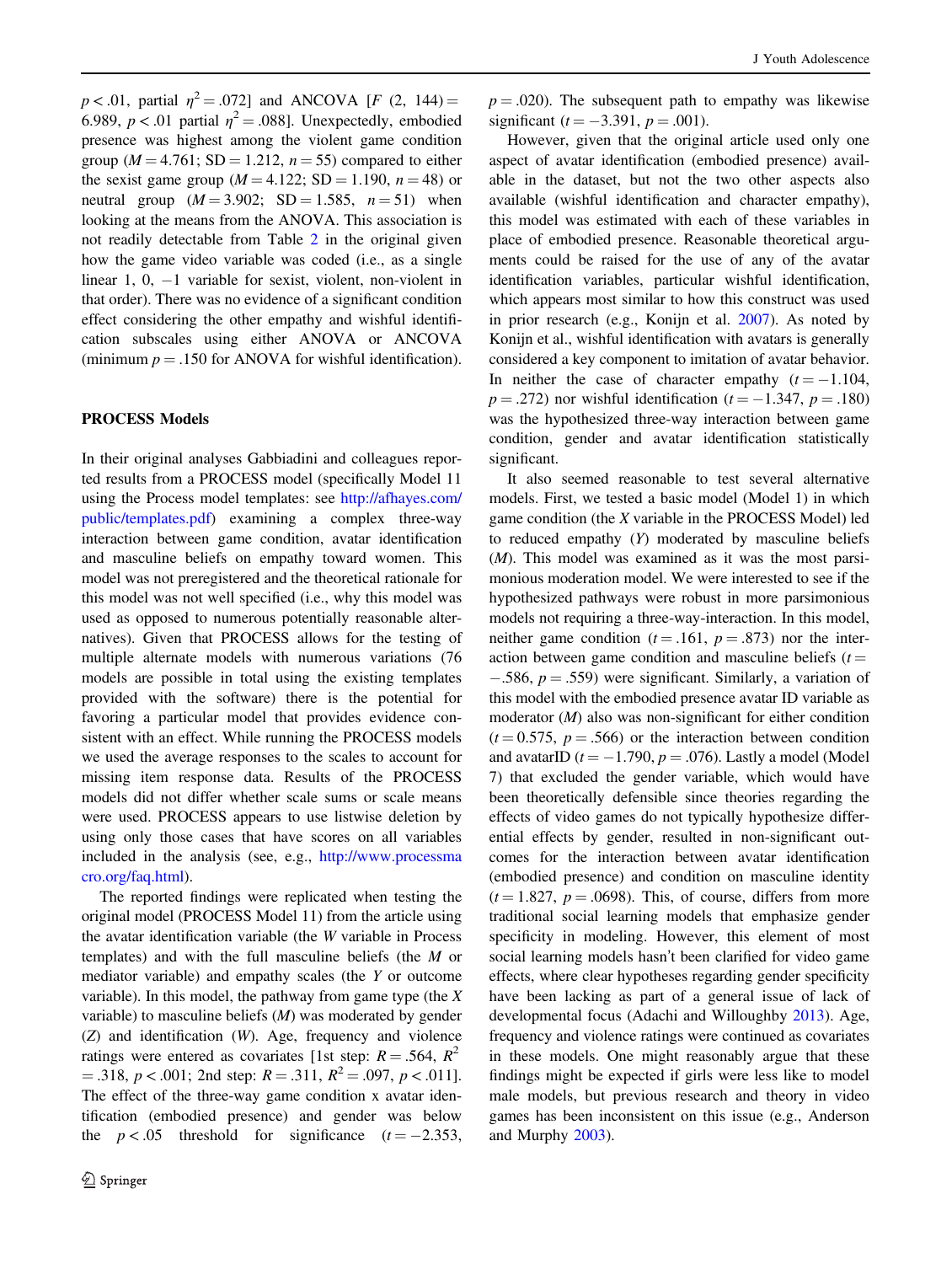We also tested a model in which the roles of avatar identification and masculine role norms were reversed, with avatar identification considered the mediator variable between game condition and empathy, with masculine role norms and gender as moderating variables. This model appeared to be more consistent with prior research (e.g., Konijn et al. [2007\)](#page-12-0) than the original model. This model was specified with Model 11 in PROCESS, just as with the original model, only with the M and W variables reversed. This model seemed theoretically plausible given that some studies have identified avatar identification as a key med-iator variable (Konijn et al. [2007\)](#page-12-0), as opposed to a moderator. This model indicated that game condition ( $p = .023$ ) and gender  $(p = .031)$  were significant predictors of avatar identification. The three-way condition/gender/male role norms interaction was not significant ( $p = .090$ ) although interactions between condition and male roles norms  $(p = .041)$  and condition and gender  $(p = .045)$  were significant. Avatar identification did not subsequently predict empathy ( $p = .694$ ), nor did condition directly ( $p = .109$ ).

Similarly, we tested a model which made better conceptual sense to us than the introduction of a three-way interaction involving avatar identification, considering the relatively low level of avatar identification in sexist games compared to violent games. This model (Model 74) specified the game condition  $(X)$  predicted the mediator  $(M =$ masculine beliefs) and moderated the pathway from masculine beliefs to empathy  $(Y)$ . This model, in many respects, appeared to be more in lines with the main study hypotheses than the model tested in the original article. Gender was included as an additional covariate in this model [1st step:  $R = .506$ ,  $\Delta R^2 = .256$ ,  $p < .001$ ; 2nd step:  $R = .316$ ,  $\Delta R^2 = .100$ ,  $p = .032$ . In this case, video game condition did not moderate the relationship between masculine beliefs and empathy toward women  $(t = -.693, p = .490)$ .

#### Sexist Content Regression

From our working with the PROCESS models, we became concerned that various outcomes may be contingent on the specific PROCESS models chosen for analysis. Accordingly, we reanalyzed the results evaluating impact of sexist games (dummy coded for GTA vs. the other, non-sexist games) on the empathy outcome. We included both threeway and two-way interaction terms for sexist content with the masculine beliefs and avatar identification embodied presence variables, as well as gender, age, violence ratings, game violence content (dummy coded for the non-violent games against the violent and violent/sexist games) and frequency of play. Masculine beliefs and identification variables were centered prior to creation of interaction terms. Collinearity diagnostics revealed slight collinearity issues (highest VIF was 3.392; attempting interactions between sexist content and gender created too much multicollinearity) although this was within generally tolerable ranges. Listwise deletion was used for missing data.

This regression model was not statistically significant  $[R = .343, R^2 = .117, F(11, 138) = 1.670, p = .086)$ , likely due to reduced power. Of the included variables only masculine beliefs was significantly associated with empathy toward women ( $\beta = -.253$ ,  $p = .027$ ). All other *p*-values were greater than .10. Likewise, neither the game type by masculine beliefs interaction term nor the game type by avatar identification interaction term was statistically significant. This raises further doubt regarding the degree to which sexist content in games predicts empathy toward women. These results are presented in Table [3](#page-9-0).

Note that all of our syntax and outcome files are available at: http://www.christopherjferguson.com/SGReanalysis. html.

# **Discussion**

The release of the original Gabbiadini et al. ([2016\)](#page-12-0) article generated discussion among scholars regarding the potential role of "sexist" video games in decreasing empathy toward women. With this in mind, the current reanalysis sought to examine that data set to evaluate the robustness of the initial claims.

Our first observation was that randomized game content had no direct impact on empathy toward girls. This is consistent with the reported results in the original article. In contrast to the original authors, however, we regard this as problematic for a causal account that posits that playing sexist video games somehow caused diminished empathic responding in the published experiment. From previous theorizing on video game influences (e.g., Anderson and Murphy [2003\)](#page-12-0), it would be expected that media content should have an overall effect and not just an indirect effect through masculine beliefs (for highly identified male players). This is not to say that some moderation effects are outside the scope of the theory, only that such pathways would typically viewed as enhancing main effects. Accordingly, the absence of main effects is intuitively problematic, particularly for a field that often focuses such unqualified main effects.

We also found that the effect of game content on masculine beliefs was contingent on issues of measurement and model specification. Although we could replicate the original finding, the effect was small and the p-value was quite close to .05 ( $p = .049$  in the ANOVA we conducted).

Further, in considering the interpretation of the moderated-mediation claim in the original article, it is worthwhile to consider the possibility that this chain capitalized on a pre-existing association between the masculine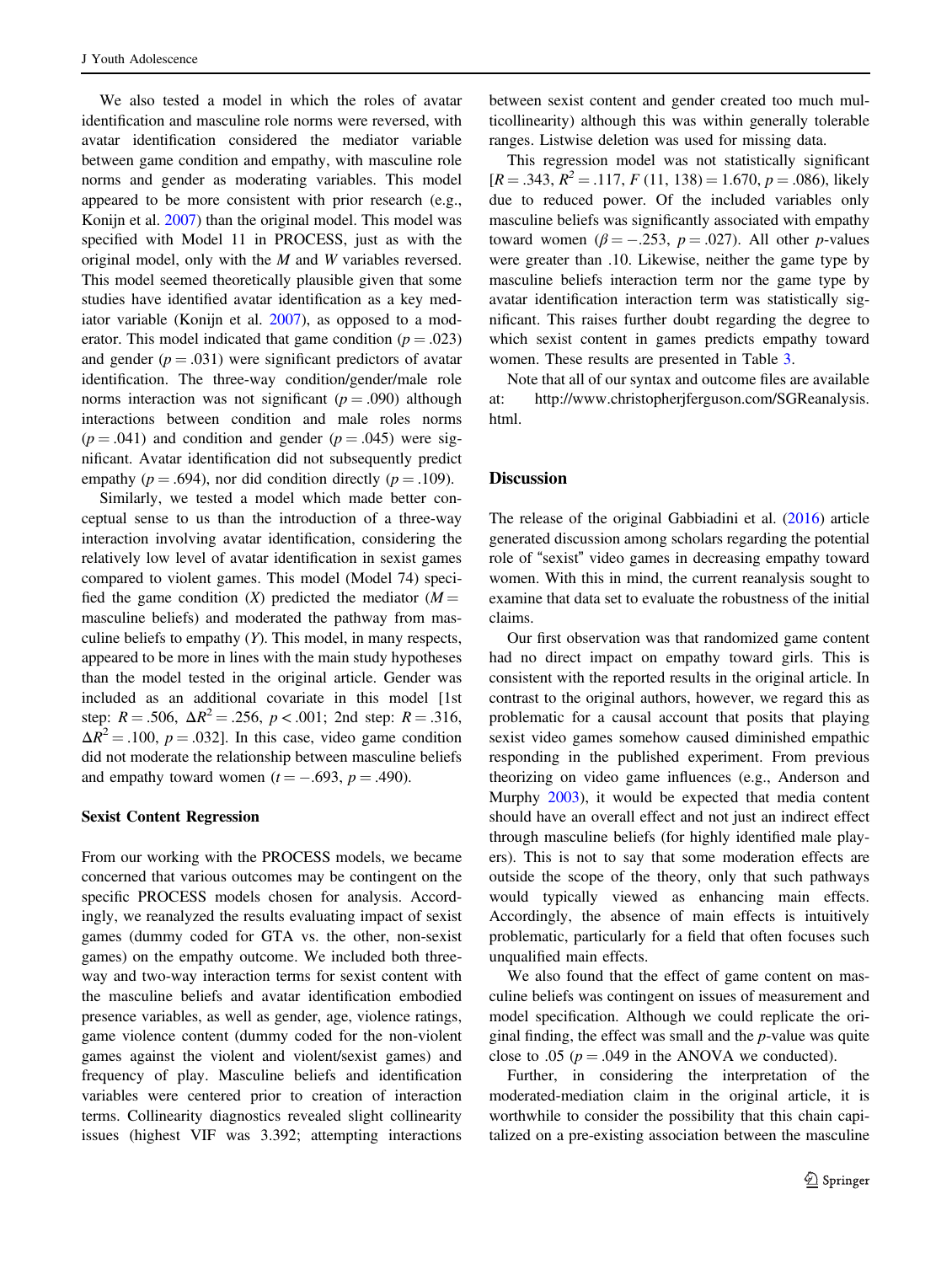<span id="page-9-0"></span>Table 3 Regression model for sexist video game content on empathy toward females

| Predictor variable                 | Standardized<br>coefficient | $t$ -value | <i>p</i> -value |
|------------------------------------|-----------------------------|------------|-----------------|
| Gender                             | $-.014$                     | $-0.150$   | .881            |
| Age                                | $-.137$                     | $-1.258$   | .210            |
| Violence rating                    | .113                        | 0.730      | .467            |
| Frequency of play                  | .075                        | 0.845      | .399            |
| Game violence content              | .030                        | 0.204      | .839            |
| Game sexist content                | $-.155$                     | $-1.137$   | .257            |
| <b>MRNI</b>                        | $-.253$                     | $-2.232$   | .027            |
| Avatar ID (embodied presence)      | .131                        | 1.331      | .185            |
| Sexist $\times$ avatar interaction | $-.153$                     | $-1.526$   | .129            |
| Sexist $\times$ MRNI interaction   | .038                        | 0.318      | .751            |
| Three-way interaction              | $-.082$                     | $-0.850$   | .397            |
|                                    |                             |            |                 |

Slight collinearity was observed between the violent content dummy code (VIF = 3.392), and sexist content dummy code (VIF = 2.865). Although this did not influence the significance of outcomes, it is possible this may result in slightly inflated standardized regression coefficients. For purposes of meta-analysis, calculations from the main ANCOVA analyses are preferable

MRNI male role norms inventory, Avatar ID avatar identification.

beliefs and empathic responding to pictures of violence against women. This inference is supported by the correlation between these two variables found in the subsample of those high school students who played pinball or a puzzle game (i.e., the neutral game condition which should not have a causal effect on either masculine beliefs or empathy). Statistical analyses involving indirect paths can sometimes capitalize on a "naturally" occurring pathway to produce what seems to be evidence for a causal process. By testing a number of direct and moderated models including subgroup analyses, one might establish a connection between the experimental condition and the putative mediator to "initiate" an indirect effect. Nonetheless, a substantial component of the indirect effect between condition and the outcome variable might simply be a naturally occurring association between the putative mediator and the outcome variable. In this sense, the results from a complex interaction can be indicative of simply a correlation rather than a "real" causal effect due to the experimental IV.

As for the PROCESS mediation/moderation models, although we were able to replicate the original results, we found it to be sensitive to changes in the model. Further the original model tested only one aspect of avatar identification (embodied presence). The authors collected other measures of identification with the avatar but only presented one set of findings. When the model was retested with the character empathy and wishful identification avatar identification variables in place of embodied presence, the key three-wayinteraction was no longer significant. As indicated, the use of these other variables, particularly wishful identification would have been theoretically defensible based on prior research (e.g., Konijn et al. [2007\)](#page-12-0) perhaps more so than embodied presence. Accordingly, the interpretation of the identification idea depends on how variables are operationally defined.

We also have one reservation about the use of sandbox games such as GTA to expose participants to "sexist" content. Although we agree with Gabbiadini et al. that the GTA series has sexist content, given that players have considerable freedom to shape their own experiences, it is harder to determine the strength of the manipulation on each person and the general flow of the causal arrow. Determining that exposure to sexist content is relatively constant in sexist game conditions may be one challenge for this research field in general.

Had the analytic approach and measurement strategy been pre-registered prior to data collection and analysis, the issues we identified in our re-analyses would be far less concerning. In the absence of preregistration, however, it is impossible to know whether analytic decisions were contingent on the results given issues of researcher degrees of freedom (see e.g., Sijtsma [2016](#page-13-0); Simmons et al. [2011](#page-13-0)). To be clear, we are not suggesting any intentional wrongdoing by Gabbiadini et al. ([2016\)](#page-12-0) or that our analytic choices are inherently superior to the models published in the article. Our concerns are that researcher expectancy effects may have unconsciously and, in good faith, influenced analysis choices (see also Gelman and Loken [2013](#page-12-0)). Preregistration helps to alleviate these concerns. Thus, we now turn to a broader discussion of this issue.

## The Value of Preregistration

The current case highlights the benefit of preregistered studies (see also Wagenmakers et al. [2012](#page-13-0)). We note that, in fairness to Gabbiadini et al., preregistration of social science studies remains uncommon. At a most basic level, preregistration means that statistical tests using p-values are interpretable. A preregistration plan clearly specifies those analyses that are explicitly confirmatory in nature. Given that expected main effects of game type on empathy were not found in the current data and the claims for "harm" rest on ambiguous indirect effects, we do not think the results provide especially strong evidence for the claims in the article. This is not to say that there may not be reasons to expect interaction effects in some studies and, so long as these are preregistered and based on sound theoretical rationale, these are not necessarily problematic. Nonetheless, preregistration would have reduced concerns about the number of alternative approaches that could be used to analyze these data. Likewise, preregistration would have eliminated concerns that scale construction decisions are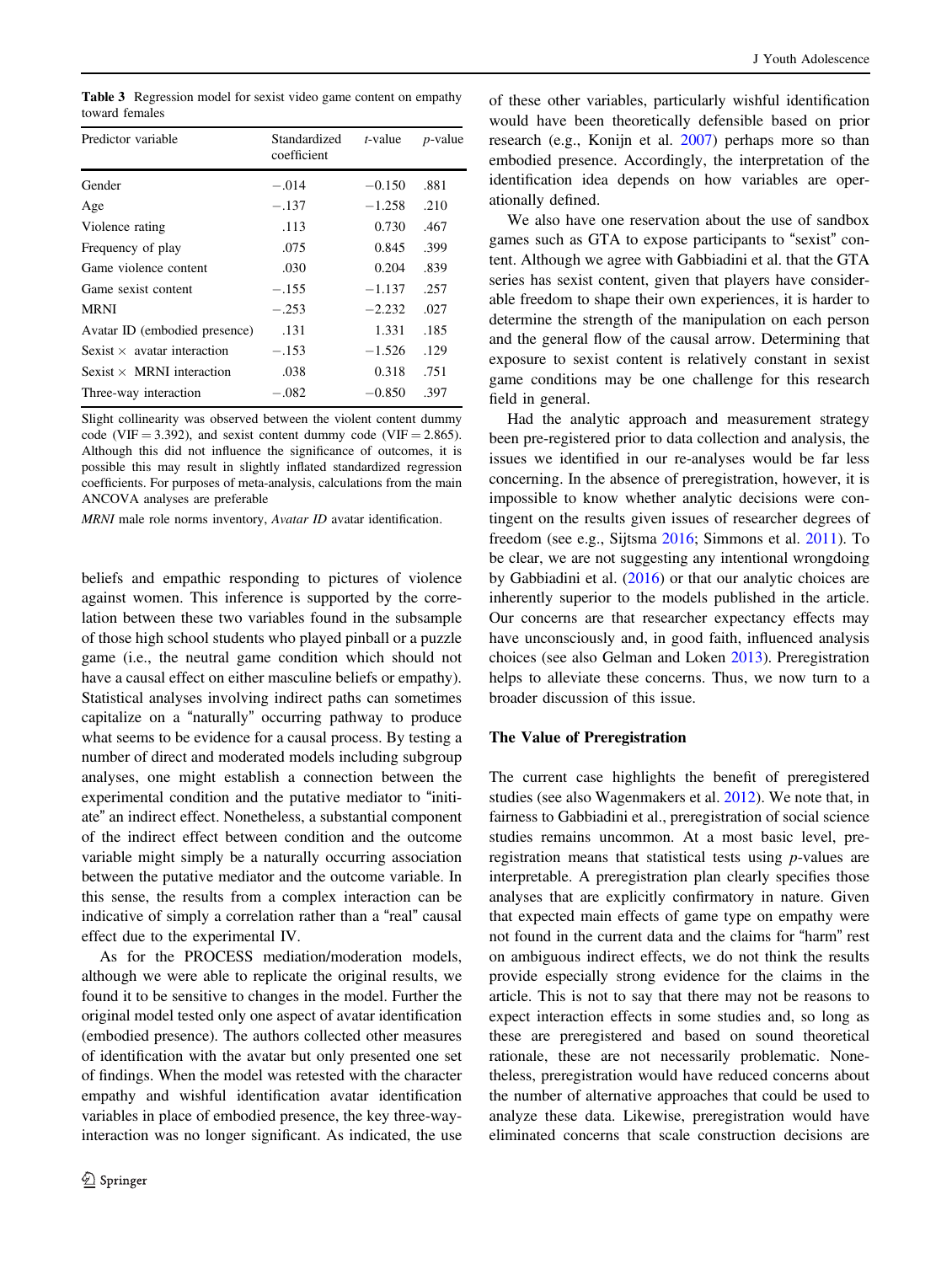somewhat contingent upon the results as might be the case for masculine beliefs. Researchers can specify how all of the major study variables will be constructed or otherwise specify a decision tree about how measurement decisions will be handled in the preregistration. This step is taken before data are collected or analyzed so none of the decisions are contingent upon the results unless such contingencies are spelled out in advance. Indeed, there are growing concerns about the impact of analytic flexibility on the robustness of research results, especially as they relate to contentious issues such as video games and violence (e.g., Elson et al. [2014\)](#page-12-0). Efforts to spearhead preregistration in media psychology have been promoted particularly by scholars such as Malte Elson, Andrew Przybylski, and James Ivory at various outlets such as a recently released special issue of the Journal of Media Psychology on preregistered designs [\(2016](#page-12-0)). Fortunately there are now easily accessible methods for preregistration such as AsPredicted. com [\(https://aspredicted.org/\)](https://aspredicted.org/) or the Open Science Framework ([https://osf.io/k5wns/\)](https://osf.io/k5wns/).

We also think it is useful to consider how PROCESSbased studies are evaluated in light of our perspectives on value of preregistration in confirmatory research aimed to inform the public about potential harm related to video games. To be clear, procedures such as PROCESS can be an effective and efficient tool for evaluating pathways of association between variables (i.e., mediation), testing for factors that alter the strength of association between two variables (i.e., moderation), as well as testing factors that moderate pathways (i.e., moderated mediation). PROCESS allows researchers to easily test a wide range of statistical models. The flipside is that this useful tool also affords the opportunity to conduct many analyses in an efficient manner. Thus, we think preregistration is particularly valuable when using PROCESS given the wide range of models that can be tested. Only certain models are theoretically defensible and p-values can be difficult if not impossible to interpret without insight into how many analyses were conducted. Again, we do not believe these problems to be unique to Gabbiadini et al. but rather highlight the need for more rigorous methods across social science.

Accordingly, it would be fruitful if researchers specified their a priori causal model in advance to help constrain the possible PROCESS models that could be evaluated in a confirmatory fashion with a given dataset. For example, the current dataset could be used to test a model whereby GTA games "cause" reduced empathy because they promote increased avatar identification given the freedom of a sandbox game. Alternatively, it might be the case that the causal impact of games with sexist content on empathy is strengthened for those individuals that happen to strongly identify with their avatar (e.g., identification moderates the relation between condition and empathy). These and many other possibilities seem plausible to us and therefore it would be immensely helpful for authors to pre-register their analyses (and measurement strategy) so a clear distinction can be drawn between confirmatory and exploratory research. We are concerned that PROCESS (like any statistical tool) can be used in an exploratory fashion that ultimately capitalizes on chance to produce findings that do not replicate in confirmatory studies.

Indeed, preregistration is potentially valuable in all fields. Preregistration helps limit (though it probably does not eliminate) situations where researchers consciously or unconsciously make data-contingent decisions thereby increasing the potential that results are specific to only a narrow set of potential analyses that could have been conducted with a given dataset. Some cultural and some practical barriers (such as concerns that publically registered studies may be "stolen") may limited the use of preregistration in some research areas. However, we note that researchers can keep preregistration plans private for a number of years to avoid being scooped and that many of the objections to preregistration can be addressed. Thus, we believe that there is great value in preregistration.

Given the value of preregistration for helping to constrain analytic flexibility, we think consumers of research should also be altered to the importance of this tool. For example, journalists and other researchers might wish to place more weight in results obtained from pre-registered studies as compared to studies that seem to have a high degree of analytic flexibility. University press offices may also wish to highlight pre-registered studies and place a link to the preregistration in press releases. Journalists can then verify the preregistration and let readers know about this document as well. This will help educate the public about more rigorous scientific methods. Again, preregistration helps to clarify distinctions between confirmatory and exploratory research.

# A Developmental Perspective: Why Don't Video Games Influence Empathy?

In one recent meta-analytic review of video game studies conducted with child and adolescent samples, violent video games had little impact on the development of prosocial behavior or empathy (Ferguson  $2015a^6$  $2015a^6$ ). This meta-analysis examined 101 studies in total, including 18 that examined the impact of violent games on prosocial behavior and empathy. Results indicated that, with other factors controlled, violent video game use had minimal impact on

 $6$  The meta-analysis became the focus of lively debate between scholars who supported (Markey [2015](#page-12-0)) and were critical (e.g., Rothstein and Bushman [2015](#page-13-0); Valkenburg [2015\)](#page-13-0) of its conclusions. However, the meta-analysis was independently replicated by Furuya-Kanamori and Doi ([2016\)](#page-12-0) who were, in turn, critical of the critiques.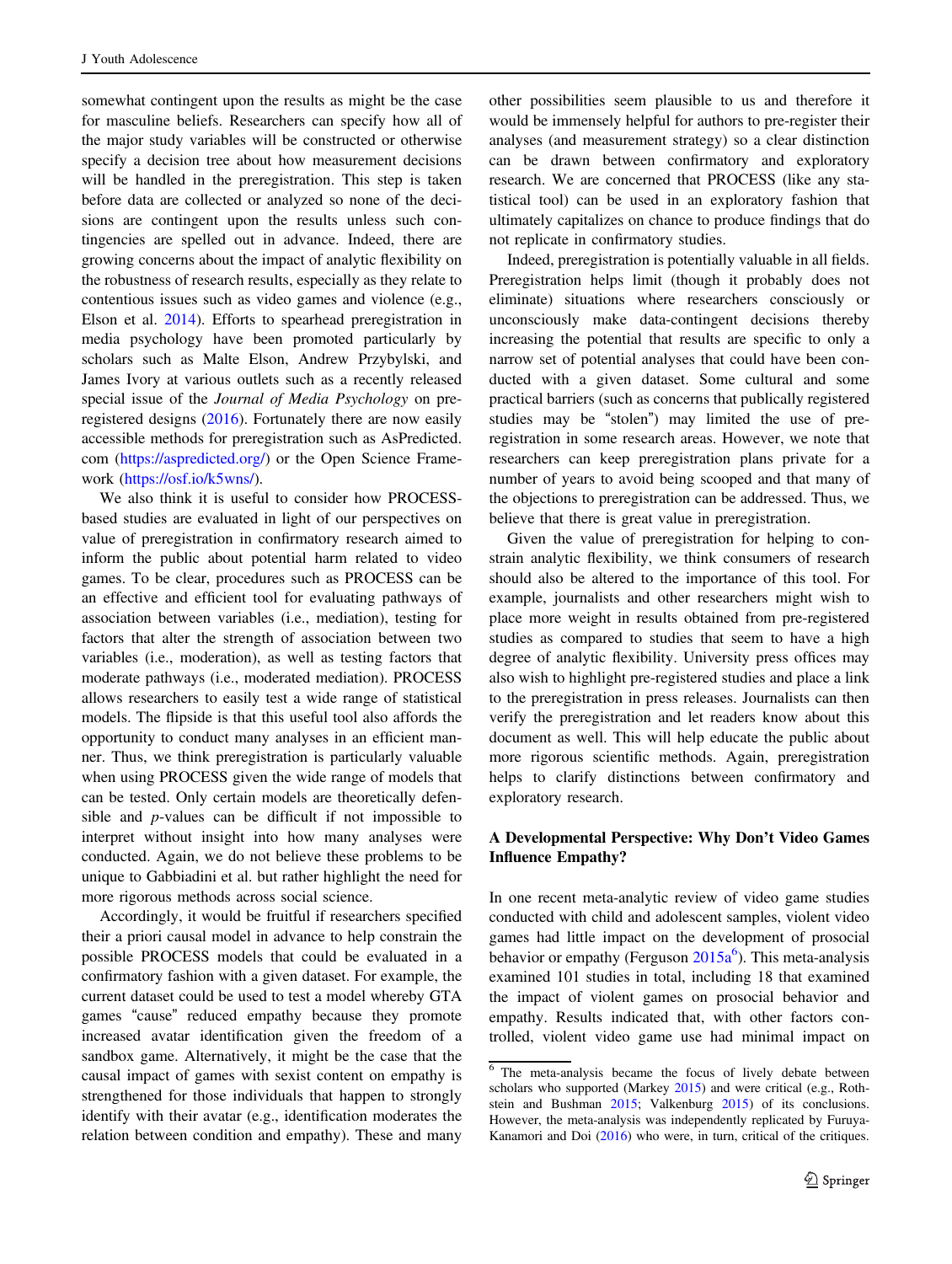prosocial behavior and empathy. This is consistent with observations that empathy has a fairly typical normative developmental progression that involves a complex interplay between maturational and environmental influences. Moreover, shared environmental influences more pronounced earlier in development and typically reserved for more pervasive and proximal influences such as parenting (Knafo et al. [2008\)](#page-12-0). This early influence for shared environment typically occurs prior to exposure to more action oriented video game play (that is to say, typically within the pre-school years). Accordingly, it would be unexpected for video games to have a narrow influence in a particular facet of empathy development, namely empathy toward women victims of violence, when such games have little influence elsewhere.

The current re-analyses of the Gabbiadini et al. ([2016\)](#page-12-0) is consistent with the Catalyst Model of media effects (Ferguson et al. [2008;](#page-12-0) Surette [2013\)](#page-13-0), which relegates media to relatively minor roles in the developmental process. Outcomes such as the development of antisocial traits (which involves reduced empathy) are viewed as the product of genetic predispositions and parenting, with negative inclinations exacerbated under times of stress. Distal features such as media play limited roles in this developmental process, although they may sometimes provide "stylistic catalysts" that alter the manner in which an antisocial behavior is executed, but not the motivation to commit the behavior in the first place. This approach appears to be consistent with the literature on empathy development (Knafo et al. [2008\)](#page-12-0) in which the development of trait empathy has a large genetic component with shared environmental influences most pronounced during the earliest years of development when exposure to highly violent video games is unlikely.

We note that our reanalysis is concerned only with the issue of sexism in games. Our observations do not necessarily preclude potential problem areas in other areas such as video game addiction (e.g., Wittek et al. [2016](#page-13-0)). Thus, we hope readers do not misinterpret our conclusions or otherwise over-generalize from the results.

It is worth noting that our reanalysis does not consider other possible confounds that may have influenced study results to create a false positive. For instance, the issue of poor contrasts between game conditions has gotten increasing awareness in recent years and it remains possible that differences between game conditions other than sexist content may have created false positive results (Adachi and Willoughby [2011\)](#page-12-0). It would be ideal to use even more game types in future studies. Furthermore, the study made no mention of a manipulation check for demand characteristics or hypothesis guessing. Given the arguably transparent nature of the study, this may have been another potential confound.

Use of this data set to assert clear and unambiguous causal links between "sexist" games and decreased empathy toward females appears to have been premature. Reanalysis of this data suggest that alternative analytic and measurement approaches can yield more ambiguous evidence than was presented in the article. This is especially problematic in light of the seemingly strong claims made by the researchers in the press release accompanying this article. It is also problematic that there was a systematic association between age and exposure to video games and that the procedures for conducting the study were not described clearly in the article (i.e., participants themselves were not randomly assigned to conditions at the level of individuals).

# Conclusion

The issue of whether sexist content in games may influence sexist attitudes and behavior in players has been a topic of recent debate. Prior studies have not conclusively found evidence for a causal relationship between sexist games and sexist players. In the current article, we reanalyzed data from Gabbiadini et al. [\(2016](#page-12-0)) to determine how strongly the data support links between sexist games and reduced empathy toward women among adolescents. Our reanalysis raised concerns about the strength of the evidence. Thus, our reanalysis joins an increasing body of literature that suggests there may be little link between sexism in games and sexism in real life. However, this perspective does not mean that moral concerns about sexism in games are unimportant. Our concern is that claims about the power of scientific evidence to support moral agendas may backfire, especially when the evidence is equivocal. Altogether, the current re-analyses highlight the benefits of preregistration, which can offer confidence to research results, particularly those based on fairly complex hypotheses involving moderation and mediation. We hope that this article adds constructively to discussions of video game effects and the broader methodological issues facing all of psychological science.

Funding This reanalysis of a preexisting data set did not have external funding support.

Author Contributions Both authors contributed to the study conceptualization, data analysis and writing of the final draft manuscript. Both authors read and approved the final version of this manuscript.

Compliance with Ethical Standards All procedures described within were developed to comport with APA standards for ethical human participant research.

Conflict of Interest The authors declare that they have no competing interests.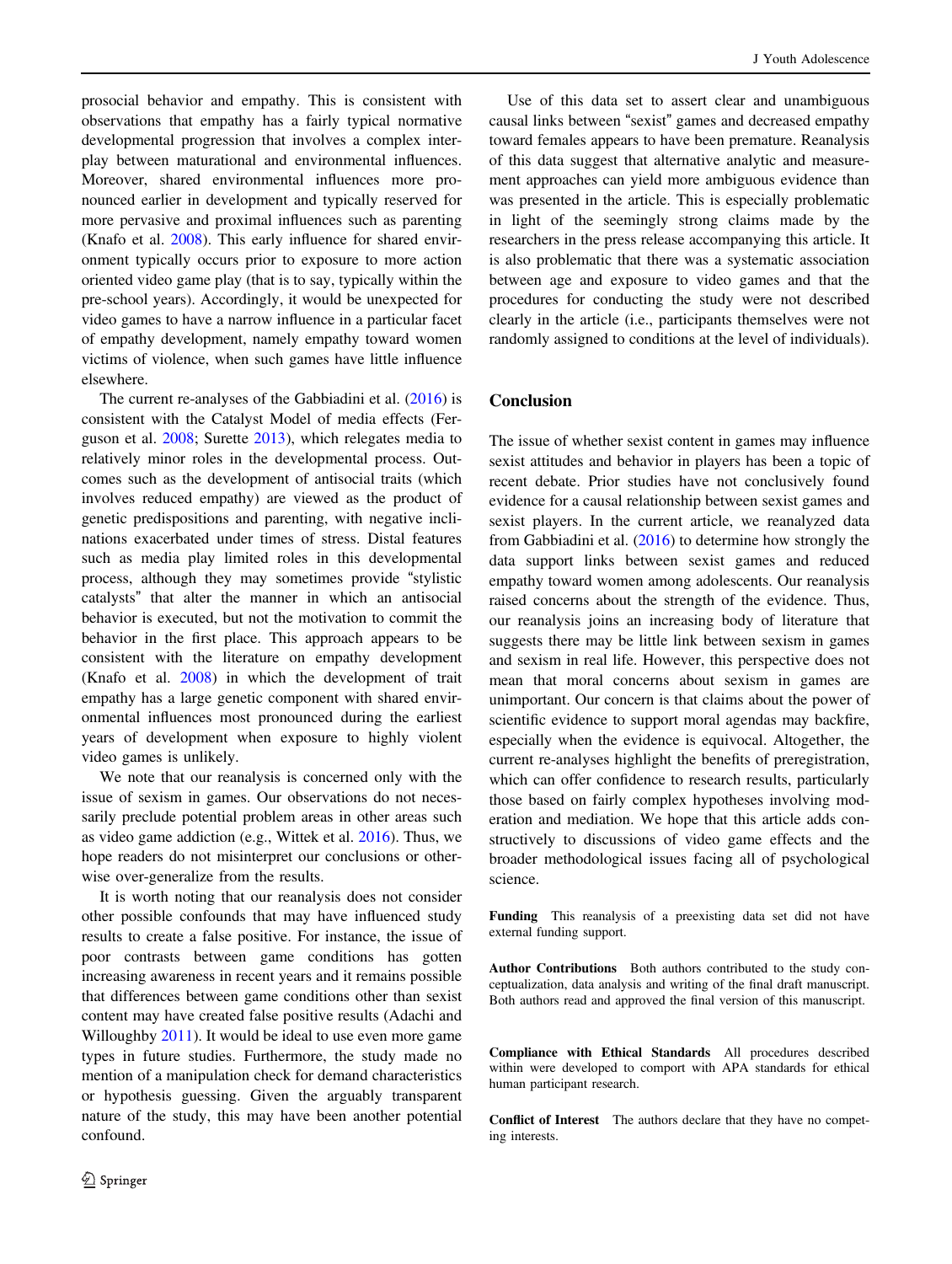<span id="page-12-0"></span>Ethical Approval The original procedures described within received local ethical approval as described in Gabbiadini et al. 2016.

Informed Consent The original procedures described within were conducted with informed consent provided to participants as described in Gabbiadini et al. 2016.

# References

- Adachi, P. C., Hodson, G., Willoughby, T., Blank, C., & Ha, A. (2016). From outgroups to allied forces: Effect of intergroup cooperation in violent and nonviolent video games on boosting favorable outgroup attitudes. Journal Of Experimental Psychology: General, 145(3), 259–265. doi[:10.1037/xge0000145.](http://dx.doi.org/10.1037/xge0000145)
- Adachi, P. C., & Willoughby, T. (2011). The effect of violent video games on aggression: Is it more than just the violence? Aggression And Violent Behavior, 16(1), 55–62. doi:[10.1016/j.avb.2010.](http://dx.doi.org/10.1016/j.avb.2010.12.002) [12.002](http://dx.doi.org/10.1016/j.avb.2010.12.002).
- Adachi, P. C., & Willoughby, T. (2013). Do video games promote positive youth development? Journal Of Adolescent Research, 28 (2), 155–165. doi[:10.1177/0743558412464522.](http://dx.doi.org/10.1177/0743558412464522)
- Anderson, C. A., & Murphy, C. R. (2003). Violent video games and aggressive behavior in young women. Aggressive Behavior, 29 (5), 423–429. doi[:10.1002/ab.10042](http://dx.doi.org/10.1002/ab.10042).
- Barone, M. J., Shimp, T. A., & Sprott, D. E. (1997). Mere ownership revisited: A robust effect? Journal Of Consumer Psychology, 6 (3), 257–284. doi[:10.1207/s15327663jcp0603\\_03](http://dx.doi.org/10.1207/s15327663jcp0603_03).
- Boot, W., Blakely, D., & Simons, D. (2011). Do action video games improve perception and cognition? Frontiers in Psychology, 2, 226 doi:[10.3389/fpsyg.2011.00226](http://dx.doi.org/10.3389/fpsyg.2011.00226).
- Bowman, N. D. (2016). The rise (and refinement) of moral panic. In R. Kowert, & T. Quandt (Eds.), The video game debate: Unraveling the physical, social, and psychological effects of digital games (pp. 22–38). New York: Routledge.
- Breuer, J., Kowert, R., Festl, R., & Quandt, T. (2015). Sexist games=Sexist gamers? A longitudinal study on the relationship between video game use and sexist attitudes. Cyberpsychology, Behavior, and Social Networking, 18(4), 197–202. doi[:10.1089/](http://dx.doi.org/10.1089/cyber.2014.0492) [cyber.2014.0492.](http://dx.doi.org/10.1089/cyber.2014.0492)
- Cunningham, S., Engelstatter, B., & Ward, M. R. (2016). Violent video games and violent crime. Southern Economic Journal, 82(4), 1247–1265.
- Elson, M., Mohseni, M. R., Breuer, J., Scharkow, M., & Quandt, T. (2014). Press CRTT to measure aggressive behavior: The unstandardized use of the competitive reaction time task in aggression research. Psychological Assessment, 26, 419–432.
- Espelage, D. L., Mebane, S. E., & Adams, M. R. (2004). Empathy, caring, and bullying: Toward an understanding of complex associations. In D. L. Espelage, S. M. Swearer (Eds.). Bullying in American schools: A social-ecological perspective in prevention and intervention (pp. 37–62). Mahwah, NJ: Lawrence Erlbaum Associates.
- Ferguson, C. J. (2015a). Do angry birds make for angry children? A meta-analysis of video game Influences on children's and adolescents' aggression, mental health, prosocial behavior and academic performance. Perspectives on Psychological Science, 10, 646–666.
- Ferguson, C. J. (2015b). "Everybody knows psychology is not a real science": Public perceptions of psychology and how we can improve our relationship with policymakers, the scientific community, and the general public. American Psychologist, 70, 527–542.
- Ferguson, C. J., Rueda, S. M., Cruz, A. M., Ferguson, D. E., Fritz, S., & Smith, S. M. (2008). Violent video games and aggression:

Causal relationship or byproduct of family violence and intrinsic violence motivation? Criminal Justice And Behavior, 35(3), 311–332. doi:[10.1177/0093854807311719](http://dx.doi.org/10.1177/0093854807311719).

- Frodi, A. M., & Smetana, J. (1984). Abused, neglected, and nonmaltreated preschoolers' ability to discriminate emotions in others: The effects of IQ. Child Abuse & Neglect, 8(4), 459–465. doi[:10.1016/0145-2134\(84\)90027-9.](http://dx.doi.org/10.1016/0145-2134(84)90027-9)
- Furuya-Kanamori, L., & Doi, S. R. (2016). Angry birds, angry children, and angry meta-analysts: A reanalysis. Perspectives On Psychological Science, 11(3), 408–414. doi[:10.1177/](http://dx.doi.org/10.1177/1745691616635599) [1745691616635599.](http://dx.doi.org/10.1177/1745691616635599)
- Gabbiadini, A., Riva, P., Andrighetto, L., Volpato,C., & Bushman, B. (2016). Acting like a tough guy: Violent-sexist video Games, identification With game characters, masculine beliefs, & empathy for female violence victims. PloS One. [http://journals.plos.](http://journals.plos.org/plosone/article?id=10.1371/journal.pone.0152121) org/plosone/article?id=[10.1371/journal.pone.0152121](http://journals.plos.org/plosone/article?id=10.1371/journal.pone.0152121).
- Gelman, A., & Loken, E. (2013). The statistical crisis in science. American Scientist, 102, 460–465.
- Grizzard, M., Tamborini, R., Lewis, R. J., Wang, L., & Prabhu, S. (2014). Being bad in a video game can make us morally sensitive. Cyberpsychology, Behavior, And Social Networking, 17(8), 499–504. doi:[10.1089/cyber.2013.0658](http://dx.doi.org/10.1089/cyber.2013.0658).
- Hayes, A. F. (2013). Introduction to mediation, moderation, and conditional process analysis: A regression-based approach. New York, NY: Guilford Press.
- Jolliffe, D., & Farrington, D. P. (2004). Empathy and offending: A systematic review and meta- analysis. Aggression and Violent Behavior, 9(5), 441–476. doi[:10.1016/j.avb.2003.03.001](http://dx.doi.org/10.1016/j.avb.2003.03.001).
- Journal of Media Psychology (2016). Technology and human behavior: A preregistered special issue of the Journal of Media Psychology. http://www.icahdq.org/pubs/calls/JournalOfMedia.asp.
- Furuya-Kanamori, F., & Doi, S. (2016). Angry birds, angry children and angry meta-analysts. Perspectives on Psychological Science, 11(3), 408–414.
- Kardefelt-Winther, D. (2015). A critical account of DSM-5 criteria for internet gaming disorder. Addiction Research & Theory, 23(2), 93–98. doi[:10.3109/16066359.2014.935350.](http://dx.doi.org/10.3109/16066359.2014.935350)
- Knafo, A., Zahn-Waxler, C., Van Hulle, C., Robinson, J. L., & Rhee, S. H. (2008). The developmental origins of a disposition toward empathy: Genetic and environmental contributions. Emotion, 8(6), 737–752. doi:[10.1037/a0014179.](http://dx.doi.org/10.1037/a0014179)
- Konijn, E. A., Nije Bijvank, M., & Bushman, B. J. (2007). I wish I were a warrior: The role of wishful identification in the effects of violent video games on aggression in adolescent boys. Developmental Psychology, 43(4), 1038–1044. doi:[10.1037/0012-1649.](http://dx.doi.org/10.1037/0012-1649.43.4.1038) [43.4.1038](http://dx.doi.org/10.1037/0012-1649.43.4.1038).
- Levant, R. F., Rankin, T. J., Williams, C. M., Hasan, N. T., & Smalley, K. B. (2010). Evaluation of the factor structure and construct validity of scores on the Male role norms inventory—Revised (MRNI-R). Psychology Of Men & Masculinity, 11(1), 25–37. doi[:10.1037/a0017637](http://dx.doi.org/10.1037/a0017637).
- Licata, M., Williams, A., & Paulus, M. (2016). The development of empathy in early childhood. In D. F. Watt, J. Panksepp, D. F. Watt, & J. Panksepp (Eds.), Psychology and neurobiology of empathy (pp. 111–148). Hauppauge, NY: Nova Biomedical Books.
- Markey, P. M. (2015). Finding the middle ground in violent video game research: Lessons from Ferguson (2015). Perspectives On Psychological Science, 10(5), 667–670. doi[:10.1177/](http://dx.doi.org/10.1177/1745691615592236) [1745691615592236.](http://dx.doi.org/10.1177/1745691615592236)
- Markey, P. M., Males, M. A., French, J. E., & Markey, C. N. (2015a). Lessons from Markey et al. (2015) and Bushman et al. (2015): Sensationalism and integrity in media research. Human Communication Research, 41(2), 184–203. doi:[10.1111/hcre.12057](http://dx.doi.org/10.1111/hcre.12057).
- Markey, P. M., Markey, C. N., & French, J. E. (2015b). Violent video games and real-world violence: Rhetoric versus data. Psychology